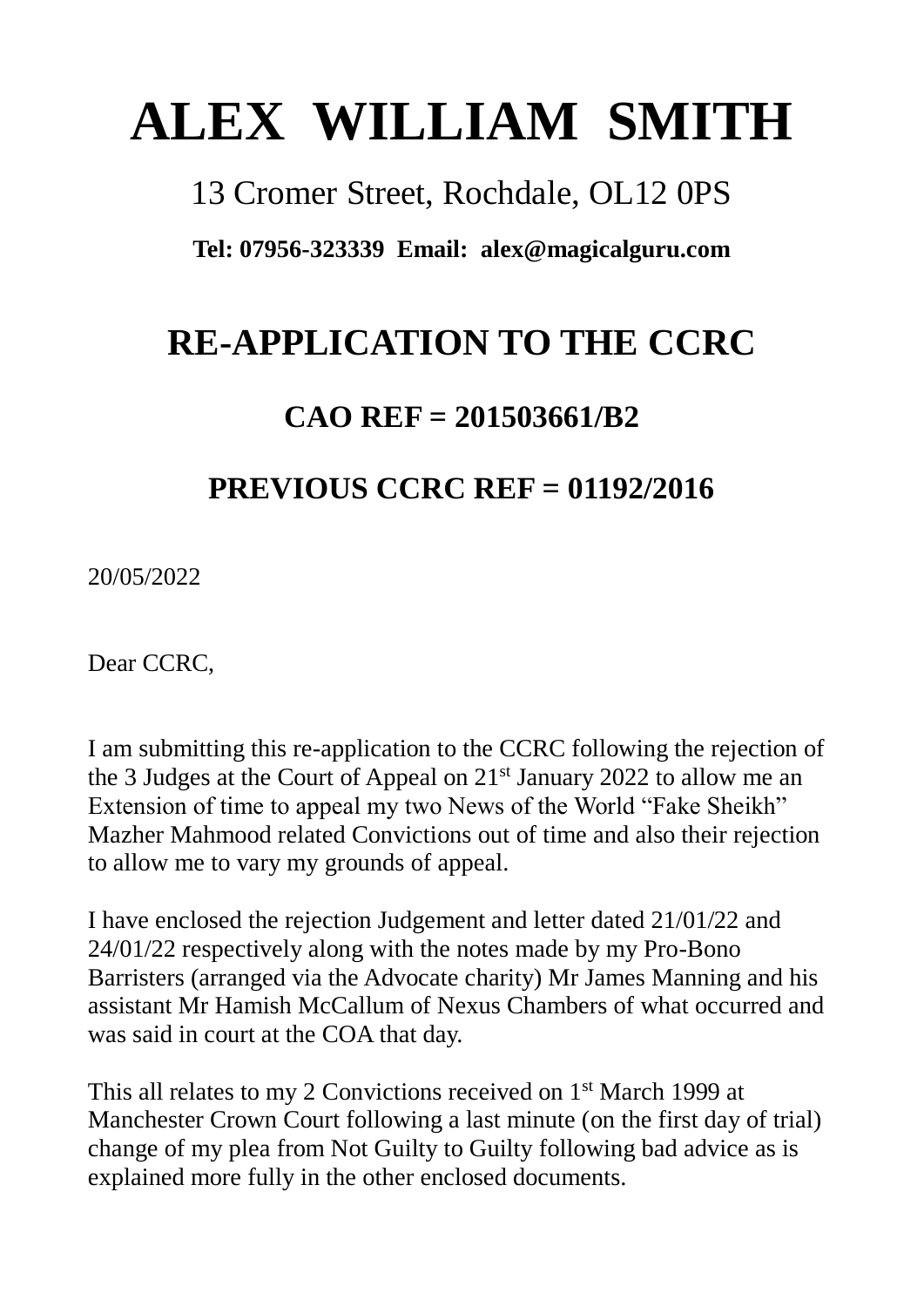Following the collapse of the Tulisa Contostavlos trial in 2014 and following the CPS issuing me with one of their Mazher Mahmood "Fake Sheikh" Tulisa Trial related Disclosure packs in January 2015 an application to the Court of Appeal was made and this was rejected by the Single Judge in May 2016.

Before even informing me of this rejection, my at the time Pro-Bono Solicitor Siobhain Egan of Lewis Nedas Law submitted to the CCRC on my Behalf an application on around  $17<sup>th</sup>$  May 2016 of which the Ref was 01192/2016.

This was provisionally rejected by the CCRC on 25<sup>th</sup> May 2018 and then following a final letter clarifying some points submitted by my Solicitor to the CCRC on  $4<sup>th</sup>$  June 2018, finally on  $11<sup>th</sup>$  June 2018 the final rejection letter was issued by the CCRC.

As fully explained **(with a detailed Chronology)** in the attached Self prepared Grounds of Appeal (dated May 2019) and also the Perfected Grounds of Appeal prepared for me by Mr James Manning of Nexus Chambers which are dated  $9<sup>th</sup>$  August 2021, following the CCRC rejection in June 2018 I was again given misleading advice and incorrectly advised I could do nothing else.

However during late 2018 I received Pro-Bono advice as explained in the aforementioned attached documents which made it clear to me that I had been wrongly advised and that I could indeed re-apply to the Court of Appeal despite the Single Judges rejection and indeed this is what I did in May 2019.

Starting in April 2021 and continuing until towards the end of that year, I was fortunate enough to become aware of and be presented with numerous witness statements and entirely new supporting evidence galore to strengthen my appeal.

This included that which illustrates serious issues of Non Disclosure in the CPS case against me (both at the time & consistently since) and also that which proves beyond any reasonable doubt that unlawful information gathering was used against me by News Group Newspaper (Publishers of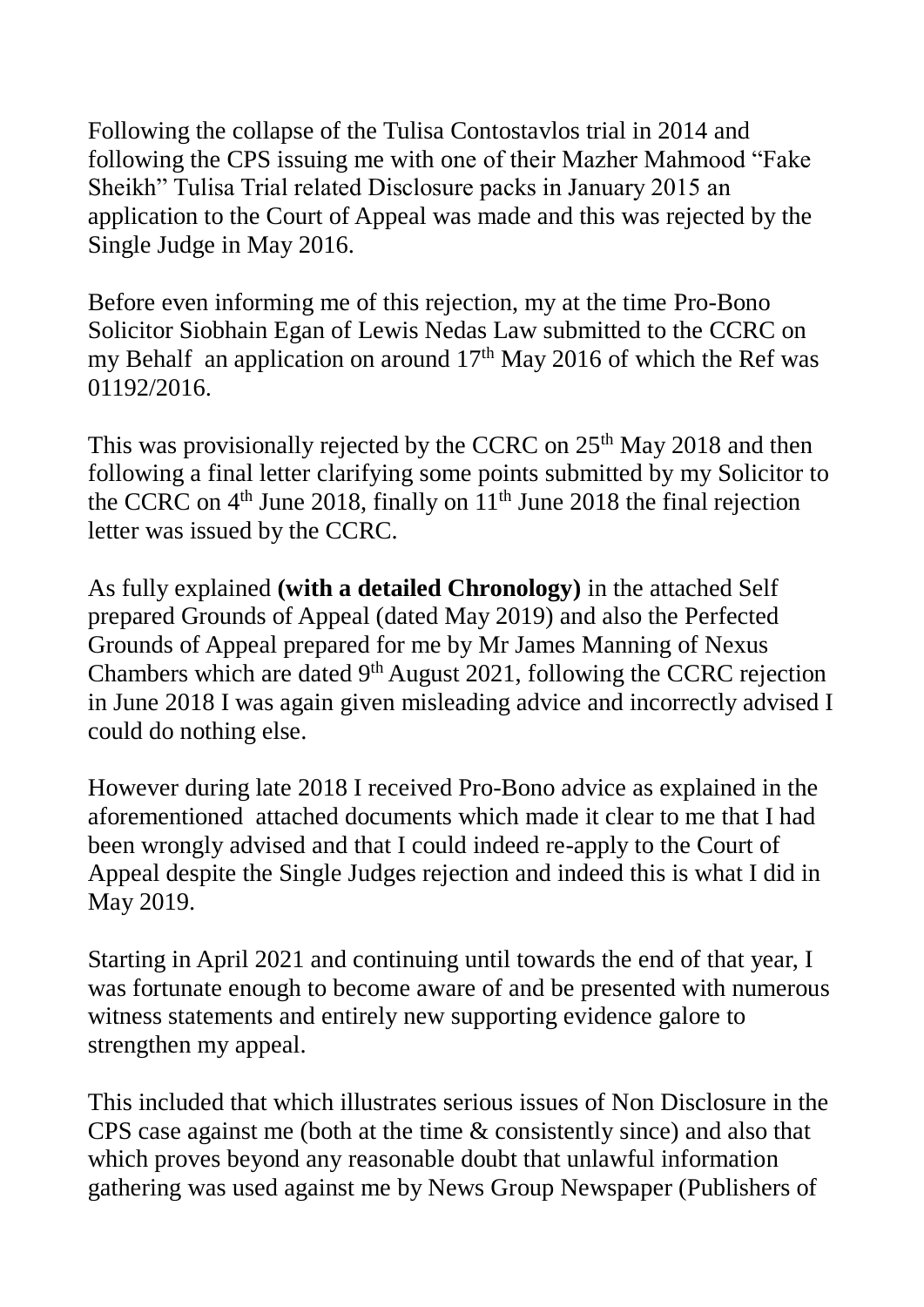the News of the World) which had it been known at the time would likely have led to my counsel being able to get a stay in the proceedings.

Further these witness statements and the supporting evidence illustrate clearly how I was entrapped & manipulated in a manner that is consistent with what is now known to have been Mazher Mahmood's usual Modus Operandi and has many comparisons to what occurred to Tulisa Contostavlos in her case which collapsed in 2014 which ultimately led to Mahmood being jailed for Conspiracy to Pervert the Course of Justice on 21<sup>st</sup> October 2016.

I have also now obtained additional evidence (from the Royal Mint) casting doubt on whether the alleged Counterfeit Coins in my case were indeed ever proven to be fake.

Please also be aware that I am currently in the process of taking legal action against Rupert Murdoch's News Group Newspapers for Unlawful Information Gathering (Phone Hacking etc) carried out upon me in the course of engineering their story about me which appeared on  $12<sup>th</sup>$  April 1998 in the News of the World and which ultimately led to my 2 Convictions received on 1st March 1999.

Had this Illegal Activity by them been known about by me and my counsel at the time it would likely have been sufficient to get a stay in proceedings.

As you will discover in the enclosed witness statements and accompanying evidence **(a bundle of 2094 Pages)** this is just one of many things that if it had been known about by me and my counsel at the time could have been used to get a stay in proceedings or they may possibly have stopped the matter ever going to court in the first place.

Enclosed are the bundle of Witness Statements with all supporting evidence, the vast majority of which has never been considered by the Full Court of Appeal or indeed the CCRC and which I now submit and ask you to consider fully with a view to referring my case back to the Court of Appeal.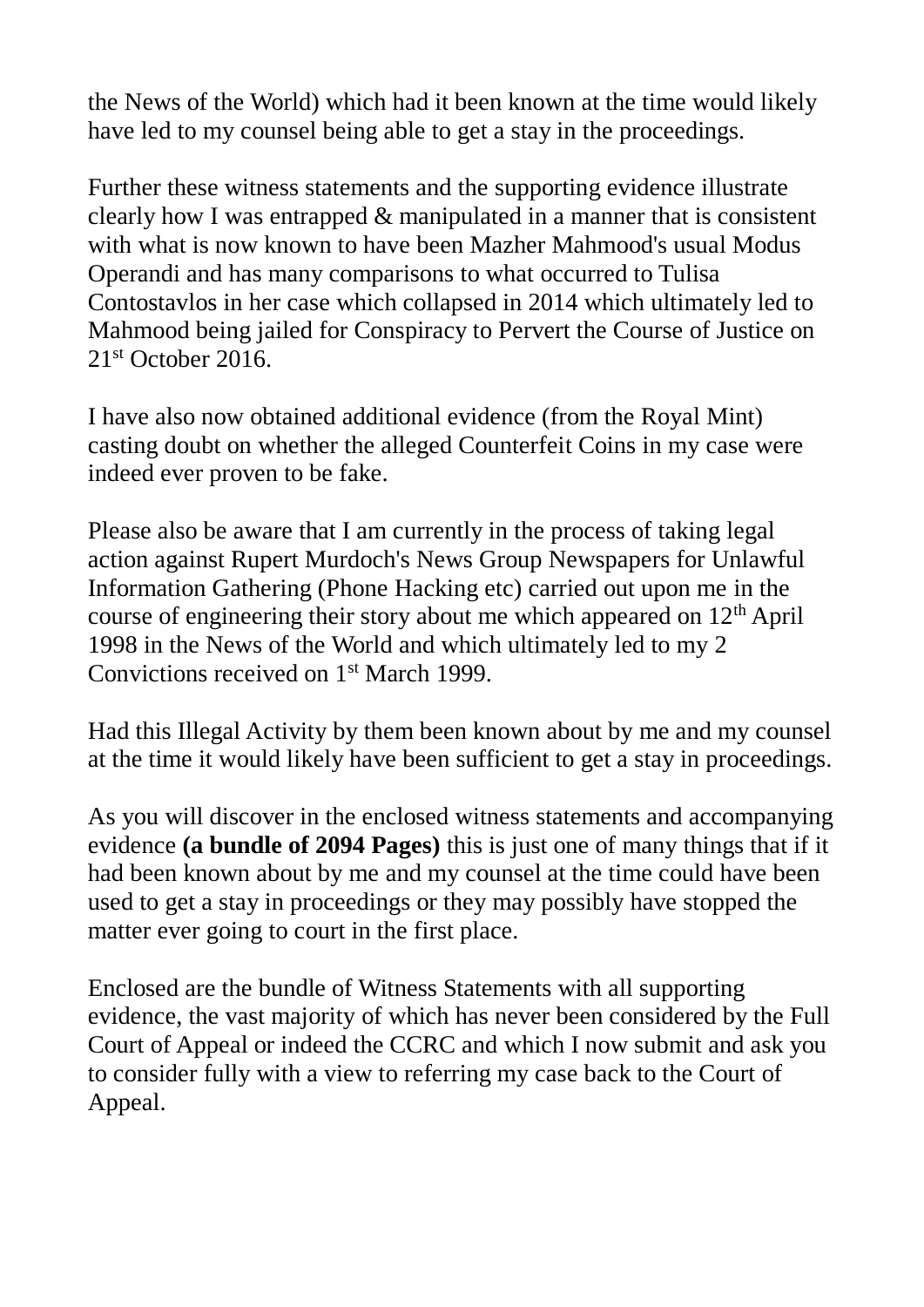#### **From the Perfected Grounds of Appeal dated 6th August 2021 I quote:**

The Applicant now applies for leave to appeal on the basis that his conviction is unsafe in respect of four grounds:

**Ground 1 -** the prosecution amounted to an abuse of process due to the entrapment occasioned by Mazher Mahmood ('**Mahmood**') as part of an investigation on behalf of the News of the World;

**Ground 2 -** Mahmood's subsequent conviction for conspiracy to pervert the course of justice in respect of similar such investigations calls into question the reliability of his evidence;

**Ground 3 -** fresh evidence obtained from the Royal Mint calls into question the basis for the prosecution and conviction; and

**Ground 4 -** There was a significant disclosure failure by the CPS in that prosecution material which seriously undermined Mahmood's credibility was not disclosed to the defence.

Finally I would just like to address & clarify many of the points made by the 3 Judges (Lord Justice Carr, Mr Justice Picken and Mr Justice Wall) at my renewal hearing at the Court of Appeal on 21<sup>st</sup> January 2022 where they rejected my applications to appeal out of time and to vary my grounds of appeal to include all of the new evidence and statements that I obtained during 2021.

#### **THOUGHTS ON JUDGES COMMENTS OF 21/01/22**

#### *The judges said "There have been no adequate details as to what happened procedurally between 1999 and 2014."*

Mr Smith was advised against appealing at the time of his sentencing as he was told that it could lead to an increase in his jail sentence. Due to this Mr Smith did not think there was anything he could do about his case but continued to tell his story (for example in his Autobiography published 2006), in a seminar about his life in 2007 and on his social media pages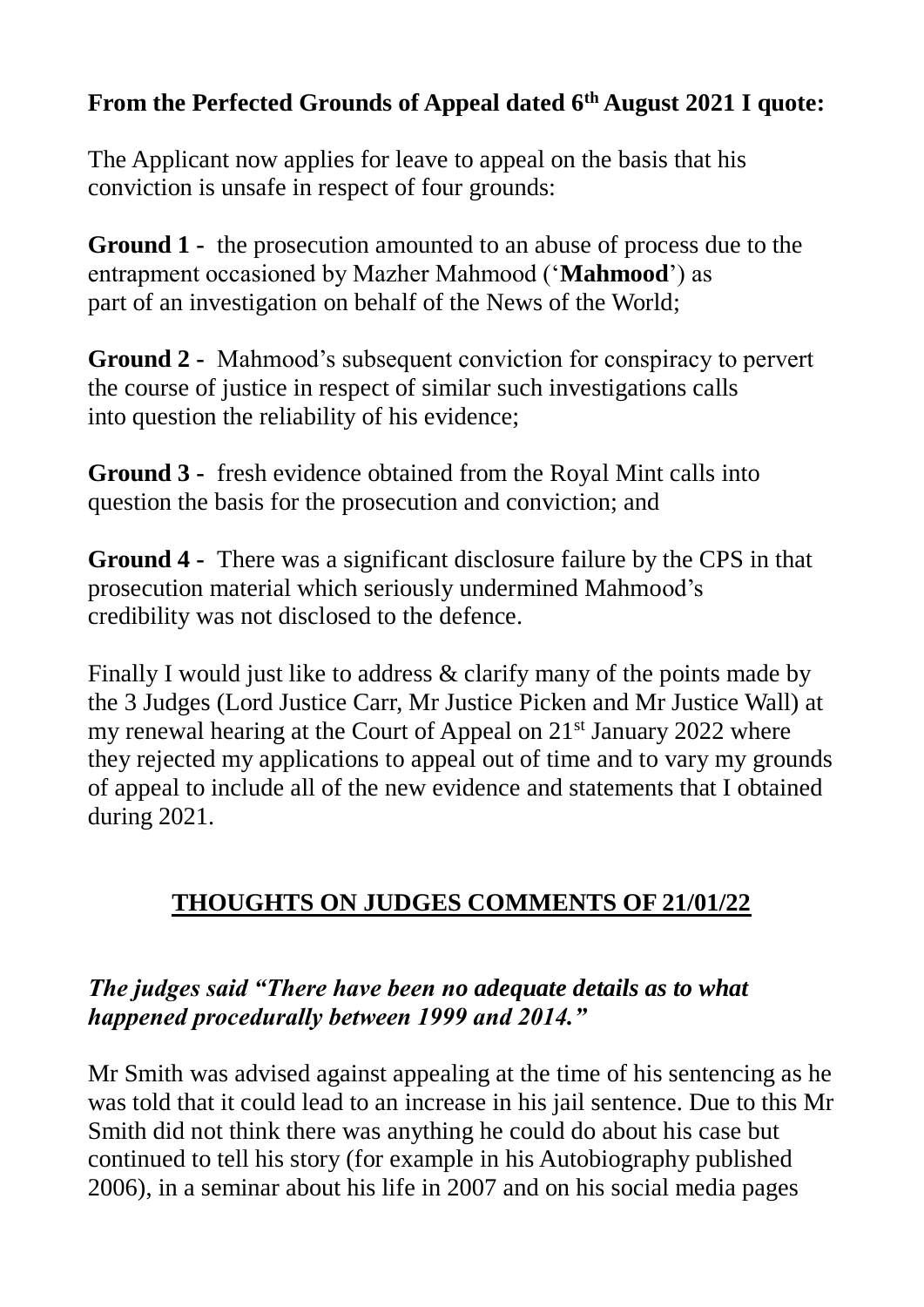throughout the years.

#### *The judges said "There are significant gaps of apparent total inactivity after that as well, including for example between August 2018 and April 2019."*

Mr Smith was told by his representation (inaccurately) that all avenues had been exhausted and he was not in a position to pay for alternative legal advice. he did continue to try to get help in his case and do what he could himself (for example researching on the internet and asking free advice forums). This is how he came to discover the fact he could appeal to the three judges.

It has only been due to other recent legal cases that Mr Smith has been made aware of and had access to new evidence and could not have got hold of this at the time of his trial or in the years following.

#### *The judges said "The thrust of the proposed first, second and fourth grounds is that the applicant was deprived of the opportunity to make a meaningful application for stay based on abuse of process arising out of alleged entrapment on the part of Mr Mahmood.*

*However, it was always the applicant's case, below and at least at an earlier stage on appeal, that it was he who had set out to entrap Mr Mahmood. He knew that Mr Mahmood was an undercover journalist and it was he who engineered the situation, it was said, to expose Mr Mahmood. It was the applicant who intended to expose Mr Mahmood.* 

*The suggestion now on his part that it was he who was the victim of an entrapment and in some way pressured, induced and threatened to procure the counterfeit currency is at total odds with this case"*

Mr Smith does still maintain he set out to expose Mr Mahmood and knew who he was but Mr Smith's plan only was to send Mr Mahmood legal escort girls (ordered from the Yellow Pages) and then write his own story when Mr Mahmood wrote one about him.

Mr Mahmood however was not satisfied with the escort girls and did not write a story about Mr Smith at this point (surely if Mr Mahmood was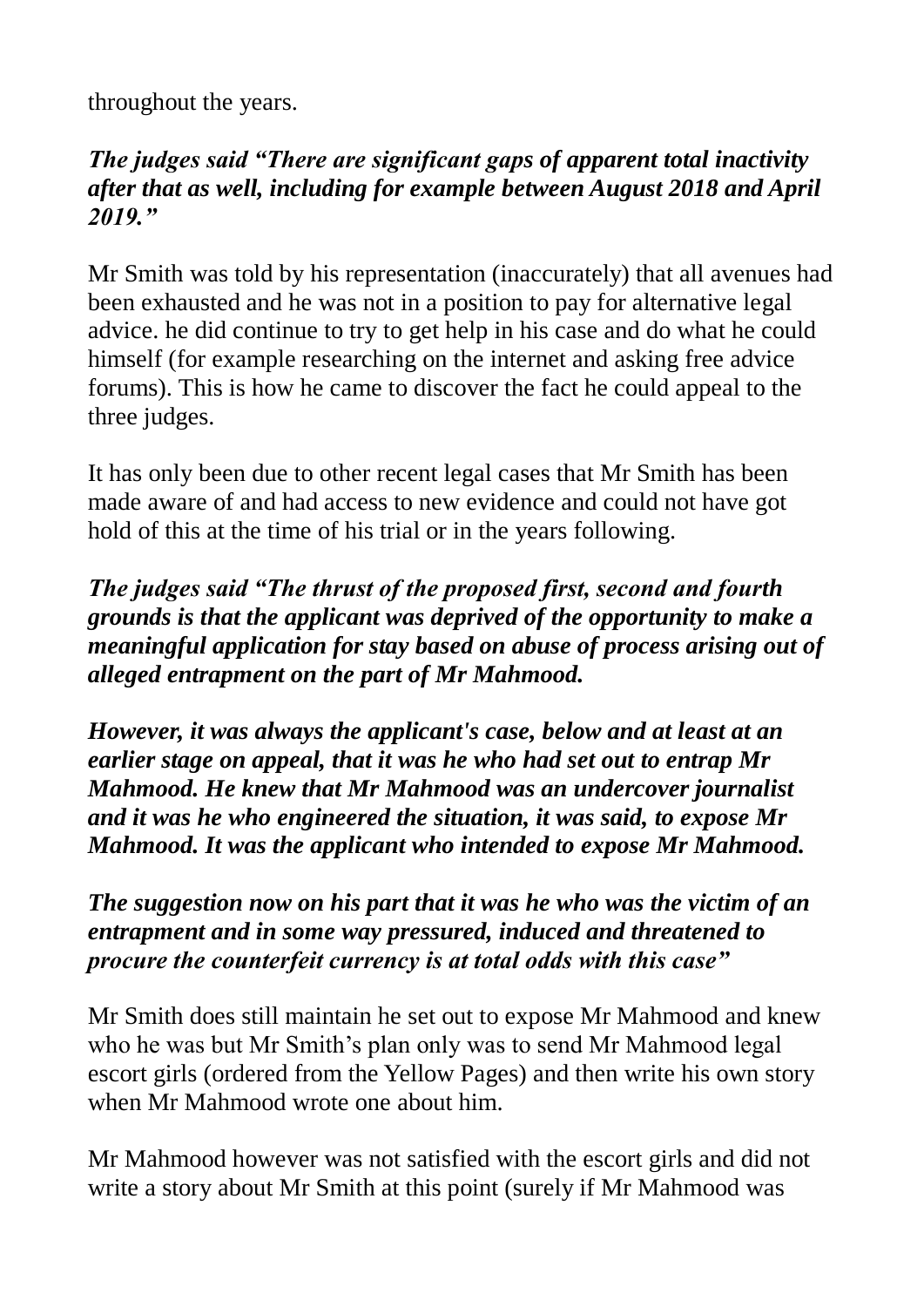after telling the truth he would at this point).

In fact, Mr Mahmood (and associates) contacted Mr Smith repeatedly asking for Mr Smith to provide him with illegal goods such as drugs and fake coins.

Mr Smith kept making excuses on why he didn't provide any (truth was he had no intention to or idea of how to get hold of any) but Mr Mahmood was persistent.

Mr Smith was pressured to attend another meeting where he was given drink (most likely laced with drugs) and threatened by Mr Mahmood's staff.

When it became clear that Mr Smith did not know where to get counterfeit coins, Mr Mahmood's staff supplied the location of where to procure them and Mr Mahmood provided the money in advance to make the purchase possible.

It seems that this was all part of the plan to entrap Mr Smith to commit a crime or why did Mr Mahmood not write a story about the escorts (he had done similar stories in the past).

Though Mr Smith knew who Mr Mahmood was he was still a victim of entrapment using exactly the same techniques as Mr Mahmood had on others.

*The judges said "…..whether or not Mr Mahmood was dishonest was nothing to the issue. The issues in the case were whether or not the applicant knew that he was handing over counterfeit coins. That was something which he was pre-eminently in a position to know himself and unaffected by any dishonesty on the part of Mr Mahmood."*

Mr Smith did not know if the coins were counterfeit (he did not test them) and had never met the man who gave them to him before or since.

He was given this information by Mr Mahmood's Staff on the day and after being plied with alcohol (and he believes drugs).

He only had the coins briefly (a matter of a few hours) and Mr Mahmood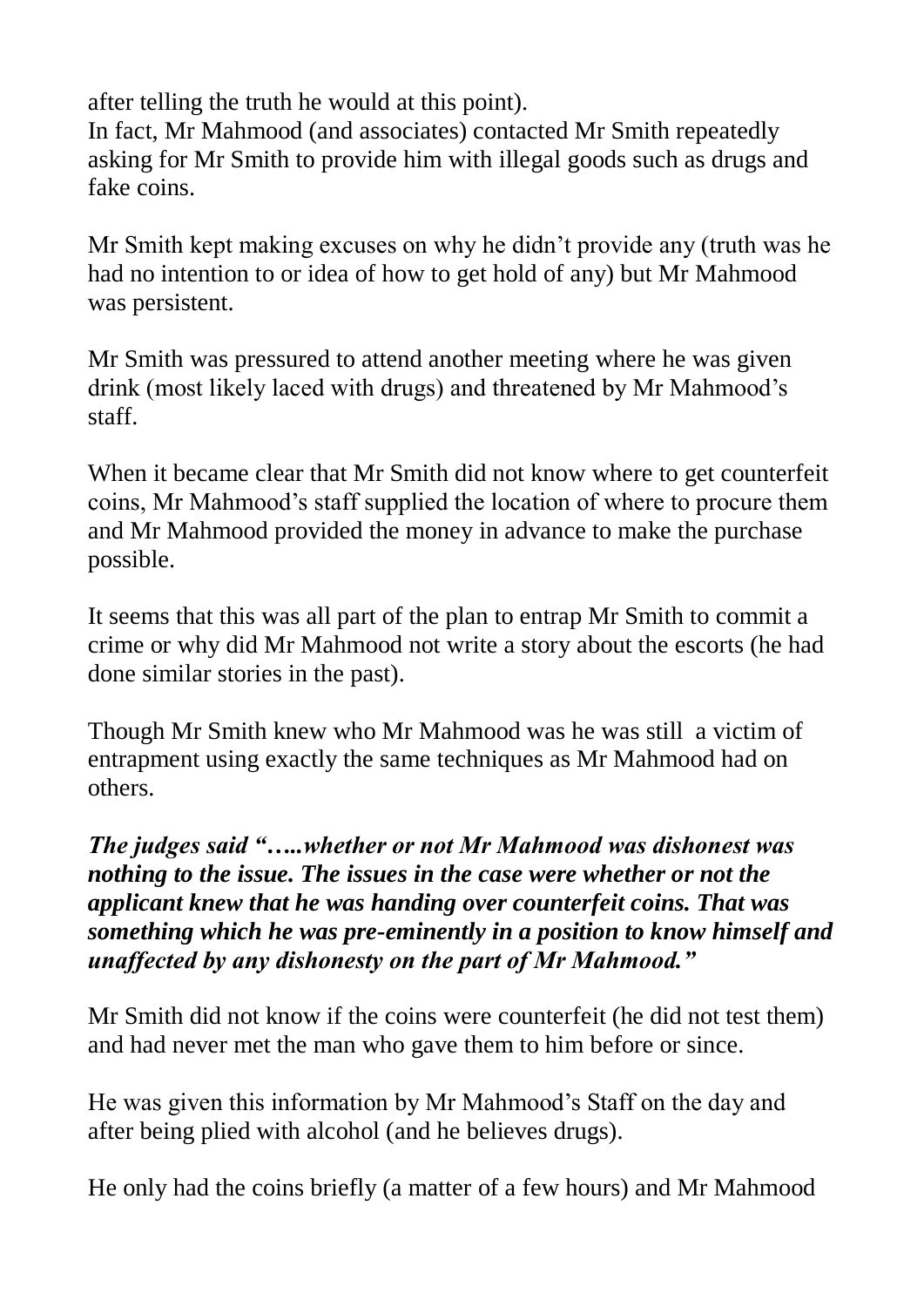had them in his possession for over a week. In fact, (due to Mr Mahmood's track record) there is no way of knowing if the coins that were given to the police were the same ones Mr Smith gave to Mr Mahmood.

If Mr Mahmood's history of dishonesty had been disclosed to Mr Smith at the time of his trial, the reliability of the chain of evidence as well as Mr Mahmood's testimony would have been questioned.

*The judges said "The applicant's own case was that he purchased the coins for £400. If true, that indicates that the coins must have been counterfeit. It is entirely consistent with his guilty pleas, accepting knowledge of the fact that the coins were counterfeit."*

If Mr Mahmood had set up Mr Smith and had arranged for a man to give Mr Smith the coins (as it now appears), then the cost of the coins in irrelevant and proves nothing.

In fact, as Mr Smith went to the place instructed by Mr Mahmood's staff and used the money Mr Mahmood gave him, he was actually just collecting the coins ordered by Mr Mahmood rather than purchasing/supplying them.

Mr Smith plead not guilty up until the first day of the trial when his barrister at the time advised him to change his plea to guilty.

This was not because Mr Smith accepted of the coins as being counterfeit but because he was told his planned defence was not going to work.

*The judges said "The newspaper report of the mitigation put forward on behalf of the applicant confirms that he accepted that the coins were counterfeit and that he knew this. His position was that he simply did not expect the coins to enter circulation. This position was one maintained by him for the purpose of this appeal, at least originally."*

Mr Smith did not know if the coins were counterfeit or not as stated before, by the time of his guilty plea Mr Smith assumed that the police had tested them in order to prove this.

On the day of collection he thought that the fact he knew that they would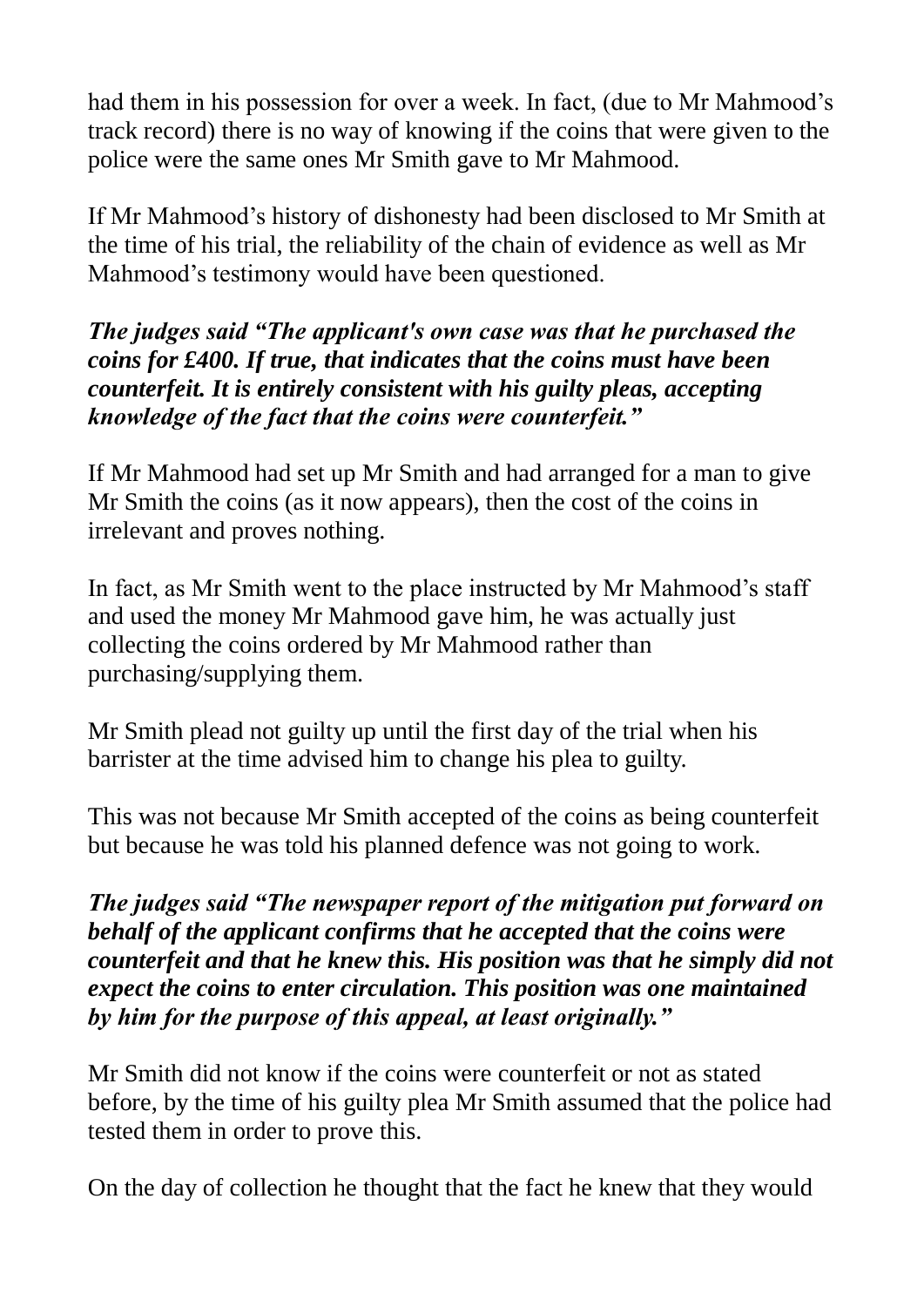never make it into circulation and would be handed to the police would mean he was not committing a crime.

This was not a pre thought out plan, he was thinking on his feet on the day and under huge pressure from Mr Mahmood and his staff and also under the influence of alcohol (and drugs) supplied by Mr Mahmood.

However, it would make sense to most people that if it was legal for Mr Mahmood to buy the coins (as he was writing a story) then it would be legal for Mr Smith to collect them for him (as Mr Smith was also writing a story) and so Mr Smith did not confirm the authenticity of the coins.

#### **FINAL THOUGHTS**

Many of the observations about the COA Judgement of 21/01/22 as above are also extremely pertinent to the COA Single Judges Refusal of 2016 & also the CCRC rejection of 2018.

It should also be noted that during 2021 evidence came to light that Unlawful Information Gathering techniques were used by Mr Mahmood & his team against Mr Smith.

Consequently it has now become clear in conjunction with the fact that Mr Mahmood was working with assistance from Mr Smiths former publicist that despite Mr Smith believing that he had originally engineered the first meeting, in truth the evidence now illustrates that Mr Mahmood and his team were always one step ahead of Mr Smith.

This New evidence strongly illustrates that Mr Smith was indeed the victim of entrapment from the very first moment.

The enclosed documents, Grounds of Appeal and supporting witness statements and evidence speak for themselves, although should you require any further information and/or clarification on anything please do not hesitate to contact me.

However I would especially like to draw your attention in the first instance to Pages 132-142, Pages 463-489 and also Pages 1355-1363 of the statements & evidence bundle which give my 3 detailed and up to date